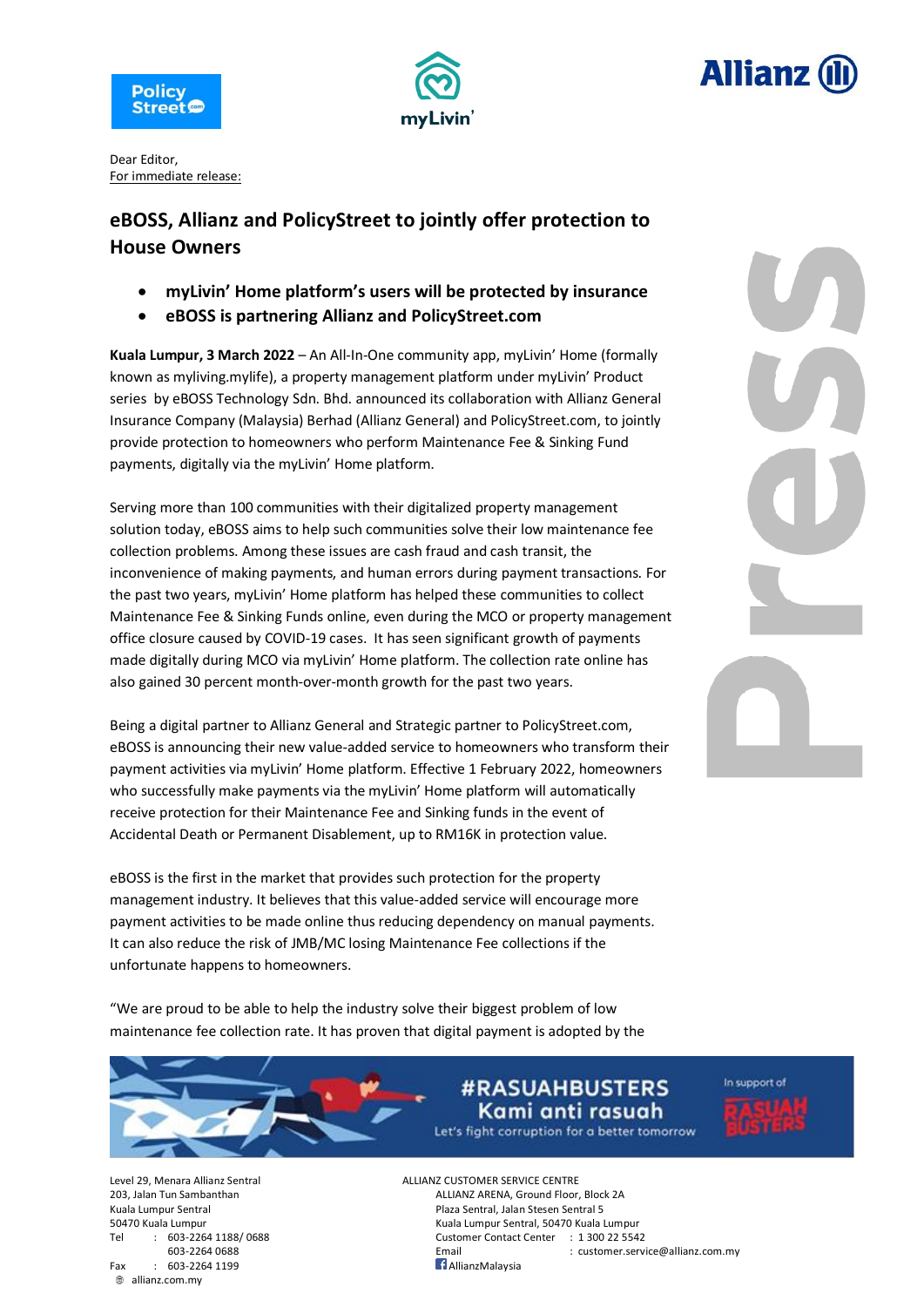





industry especially during MCO. It is eBOSS's pleasure to partner with Allianz General and PolicyStreet.com to work on this project together. We believe this initiative will see the transformation of even more digital payment transactions in the Property Management industry. We are extremely pleased with the support given by Allianz General and we truly appreciate the collaboration with our highly efficient InsurTech partner, PolicyStreet.com in facilitating the entire project," said Angela Kew, CEO of eBOSS Technology Sdn. Bhd.

Allianz General Chief Executive Officer, Sean Wang said that the Company is always on the lookout for partners who can help elevate how Allianz General delivers products and services to its customers.

"Our aim is to forge meaningful partnerships that are mutually beneficial, with partners who have, first and foremost, the customers' interest at heart. This is something Allianz General has always been driven by and will continue to emphasis on. Our partnership with eBOSS and PolicyStreet.com is testimony to this," said Sean.

"We are happy to curate innovative protection solutions for our valued partner, myLivin' Home, by giving peace of mind to homeowners who are on the property management platform. We strive to ensure that insurance remains relevant to various lifestyle needs and the partnership with myLivin' Home and Allianz is such an example," said Wilson Beh, Co-Founder of PolicyStreet.com

For more information, please visit <https://living.my/Resident/AboutUs>

## **About Allianz in Malaysia**

The investment holding company, Allianz Malaysia Berhad, a subsidiary of Allianz SE, has two insurance subsidiaries - Allianz General Insurance Company (Malaysia) Berhad ("Allianz General") and Allianz Life Insurance Malaysia Berhad ("Allianz Life").

Allianz General is one of the leading general insurers in Malaysia and has a broad spectrum of services in personal lines, small to medium enterprise business and large industrial risks. The GWP for general insurance business for financial year 2021 reached a mark of RM2.43 billion. Allianz



Fax : 603-2264 1199 **AllianzMalaysia** allianz.com.my

Level 29, Menara Allianz Sentral ALLIANZ CUSTOMER SERVICE CENTRE 203, Jalan Tun Sambanthan ALLIANZ ARENA, Ground Floor, Block 2A Kuala Lumpur Sentral **Plaza Sentral, Jalan Stesen Sentral 5** 50470 Kuala Lumpur Kuala Lumpur Sentral, 50470 Kuala Lumpur Tel : 603-2264 1188/ 0688 Customer Contact Center : 1 300 22 5542 603-2264 0688 Email : customer.service@allianz.com.my